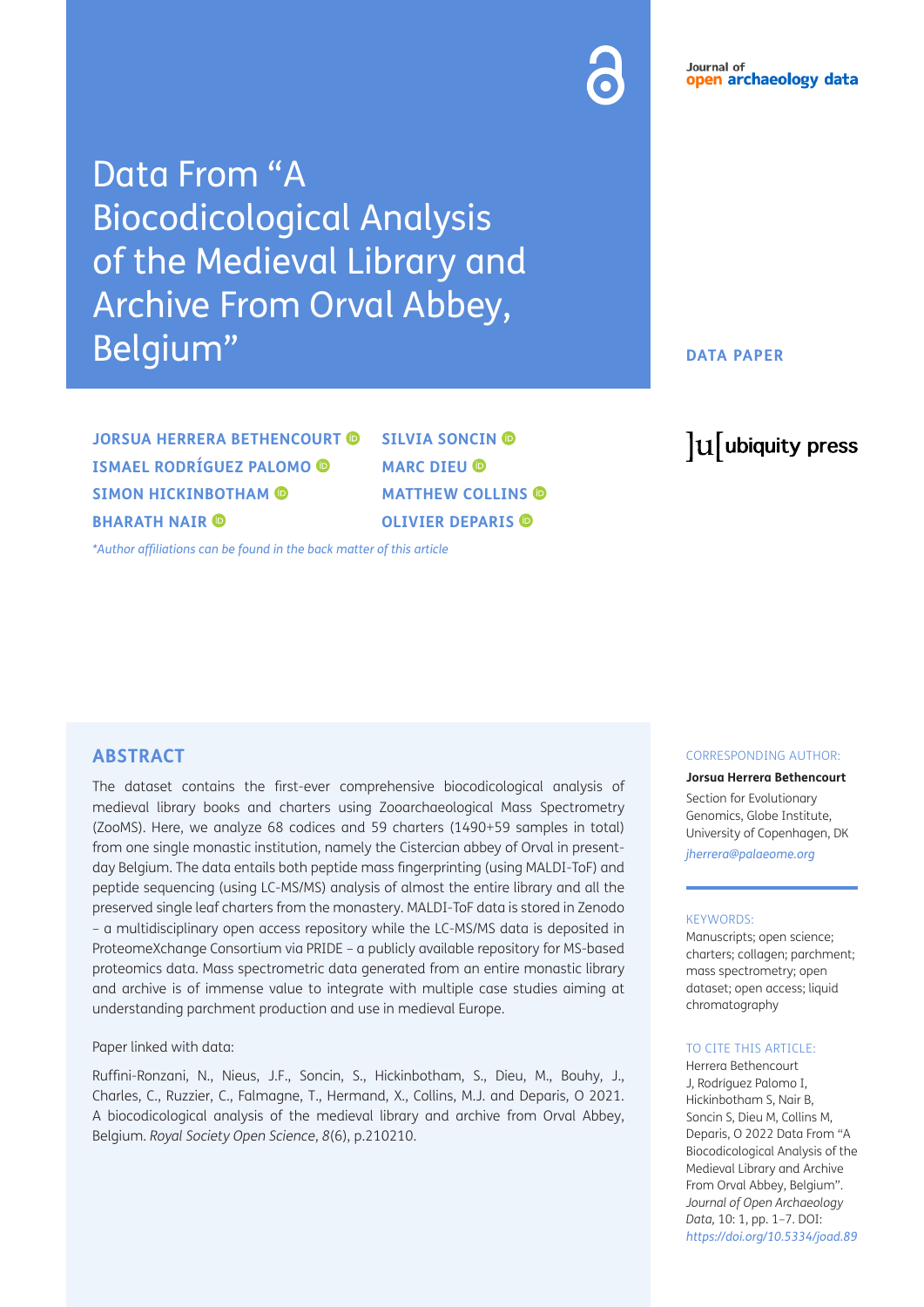# **(1) OVERVIEW**

# **CONTEXT**

Zooarchaeological Mass Spectrometry (ZooMS) has been widely applied to archaeological contexts and materials of cultural interest [\[1, 2, 4, 5](#page-5-1)]. In particular, the application of ZooMS on parchment, being the most common writing support in Medieval times, has been successfully used to investigate questions about its production, local economies, the use of the manuscripts and their conservation [\[3, 5, 6, 11, 12](#page-5-1)]. The study of parchment from a biological perspective has become so widespread that the name "Biocodicology" has been recently proposed to refer to the discipline [\[7](#page-5-1)]. Moreover, while fulfilling compliance with conservation standards in terms of non-invasiveness, the rapidity of sampling, thanks to triboelectric extraction [\[5\]](#page-5-1), but also of sample preparation and analysis, often allows researchers to collect a large amount of samples, with the consequent development of new bioinformatic methods to also speed up the data analysis [\[8](#page-5-1)].

The article "*A biocodicological analysis of the medieval library and archive from Orval Abbey, Belgium*" presents the results obtained from the analysis of almost a complete corpus of books and charters from the library of the Cistercian abbey of Orval, Belgium, mostly over a period ranging from 12th to 13th centuries. In total, 1490 folia were analysed by ZooMS and 86 by peptide sequencing. The dataset we provide here is the largest proteomic dataset generated from a single scriptorium to date (**[Figure 1](#page-2-0)**). For completeness we include all the analysis, thus there are replicates of a number of samples. These include instrument performance (repeat of a whole MALDI-ToF plate) or sample failure (replicate analysis of specific sample).

This large dataset allowed us to explore differences in the selection of animal skins in and outside the Orval scriptorium and the possible reasons behind the choice of sheep/goat or calf skin in the production [[10\]](#page-5-1).

This dataset with consistent metadata defined by a single codicological team, and analysed using MS1 (folia) and MS2 (charters) can be used to explore alternative tools for discriminating closely related species, and for refining tools for high throughput analysis of MALDI-ToF (ZooMS) data.

#### Spatial coverage

Description: The dataset in this study was generated from book and charter samples from one single monastic institution, namely the Cistercian abbey of Orval in present-day Belgium. Sixty-eight codices, representing 118 codicological units in total, were classified in the Orval manuscripts catalogues and belong to the collection of the National Library of Luxembourg, and 59 charters belong to the Belgian State Archives in Arlon.

#### Temporal coverage

The majority of the data were generated from samples of manuscripts and charters from between the ninth to seventeenth century, though mostly twelfth to thirteenth century.

# **(2) METHODS SAMPLING STRATEGY**

Sampling of parchment was conducted by noninvasive triboelectric extraction of collagen following a previously described method [\[5\]](#page-5-1). Briefly sampling procedure of parchment entailed gentle rubbing of non-written areas of parchment surface with an eraser followed by collection of the eraser crumbs (typically 10 to 50 mg PVC) in a 1.5 mL Eppendorf tube. We advise that nitrile gloves be used, and a freshly cut piece of PVC eraser is used for each sample. The eraser crumbs are transferred to clean Eppendorf tubes using acid free paper prior to analysis. Samples were stored in 4 ° C or room temperature. As far as codices were concerned, samples were taken systematically on the recto of the first folium of each quire composing the manuscripts. For the charters, one sample was taken from the single leaf composing each charter. Subsequently the samples were subjected to peptide mass fingerprinting using MALDI-ToF and peptide sequencing using LC-MS/MS (**[Figure 1](#page-2-0)**).

#### Steps

*Peptide mass fingerprinting:* All samples except manuscript 22 (1463 samples in total) were analysed by MALDI-ToF at BioArch laboratory at the University of York using a Bruker Ultraflex III mass spectrometer at the Center of Excellence in mass spectrometry. Scripts for processing the data were written in R. These scripts used the bacollite package for R, which resolves species ID on the basis of alignment with theoretical MALDI peaks that are generated from peptide data [[8\]](#page-5-1). Briefly each peptide is aligned to each replicate spectra using crosscorrelation, yielding a correlation value by exploring the number of matches to each of the test species at each of a number of threshold levels. In order to come up with a score for each taxa, the number of hits are summed for each correlation threshold so that for a given threshold, only the highest scoring taxa will be added, while the rest add 0. Therefore when a taxon has consistently more hits than the rest, it will get a higher score, whereas it will be lower in a more ambiguous case. The resulting automation has an associated confidence value that can be used to compare the automated and expert-based classifications. The comparison demonstrated that the automated approach to classification is identical to the expert-based classification where the confidence score is above 10 (for this peptide set). The benefit of this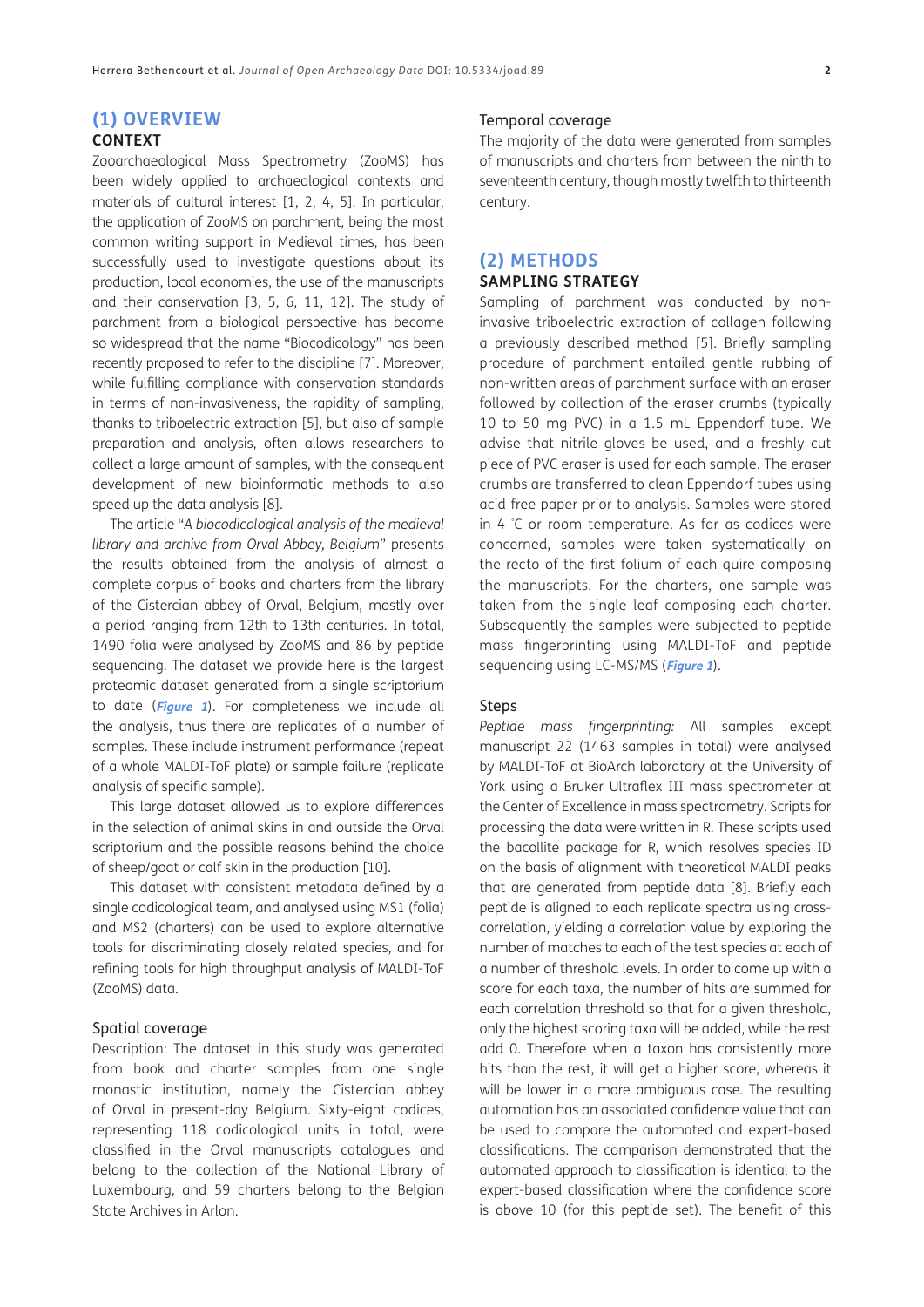

<span id="page-2-0"></span>**Figure 1** Workflow describing the steps followed for the generation of this dataset.

approach is that the expert analysis can be directed towards the interpretation of less clear spectra in a principled manner. The scripts used for the analysis are provided in appendix I below.

*Peptide sequencing by LC-MS/MS:* Samples from all charters (59 samples) and manuscript 22 (27 samples) were analysed by liquid chromatography (UltiMate 3000, ThermoFisher) coupled to electrospray ionisation tandem mass spectrometry (MaXis Impact UHR-, Bruker) at MaSUN mass spectrometry platform at the University of Namur, Belgium. Compass HyStar 3.2 (Bruker) was used to control the instruments. Raw files (.mgf format) were generated using the software DataAnalysis 4.0 (Bruker) for downstream data analysis using Mascot 2.4 (Matrix Science). Scaffold (version Scaffold 4.8, Proteome Software Inc., Portland) was used to validate MS/MS based peptide and protein identifications. Peptide identifications were accepted if they could be established at greater than 90.0% probability by the Peptide Prophet algorithm.

Protein identifications were accepted if they could be established at greater than 95.0% probability and contained at least 2 identified peptides. Protein probabilities were assigned by the Protein Prophet algorithm [\[9](#page-5-1)].

#### Quality Control

- **1.** Each sampling was performed with new eraser and nitrile gloves.
- **2.** To avoid cross contamination the table was cleaned with Isopropanol.
- **3.** Proteomic analyses were repeated if it was not possible to attribute to a taxon.

#### **Constraints**

Not all bifolia in each codicological unit (CU) were analysed.

# **(3) DATASET DESCRIPTION OBJECT NAME**

In the present work the dataset is available in the following format:

- **1.** *metadata.csv* of each codicological unit.
- **2.** *metadata.xlsx* Excel version of the metadata.
- **3.** *species id.csv* Species identification of each quire within the codicological unit.
- **4.** *species\_id.xlsx* Excel version of the species identification.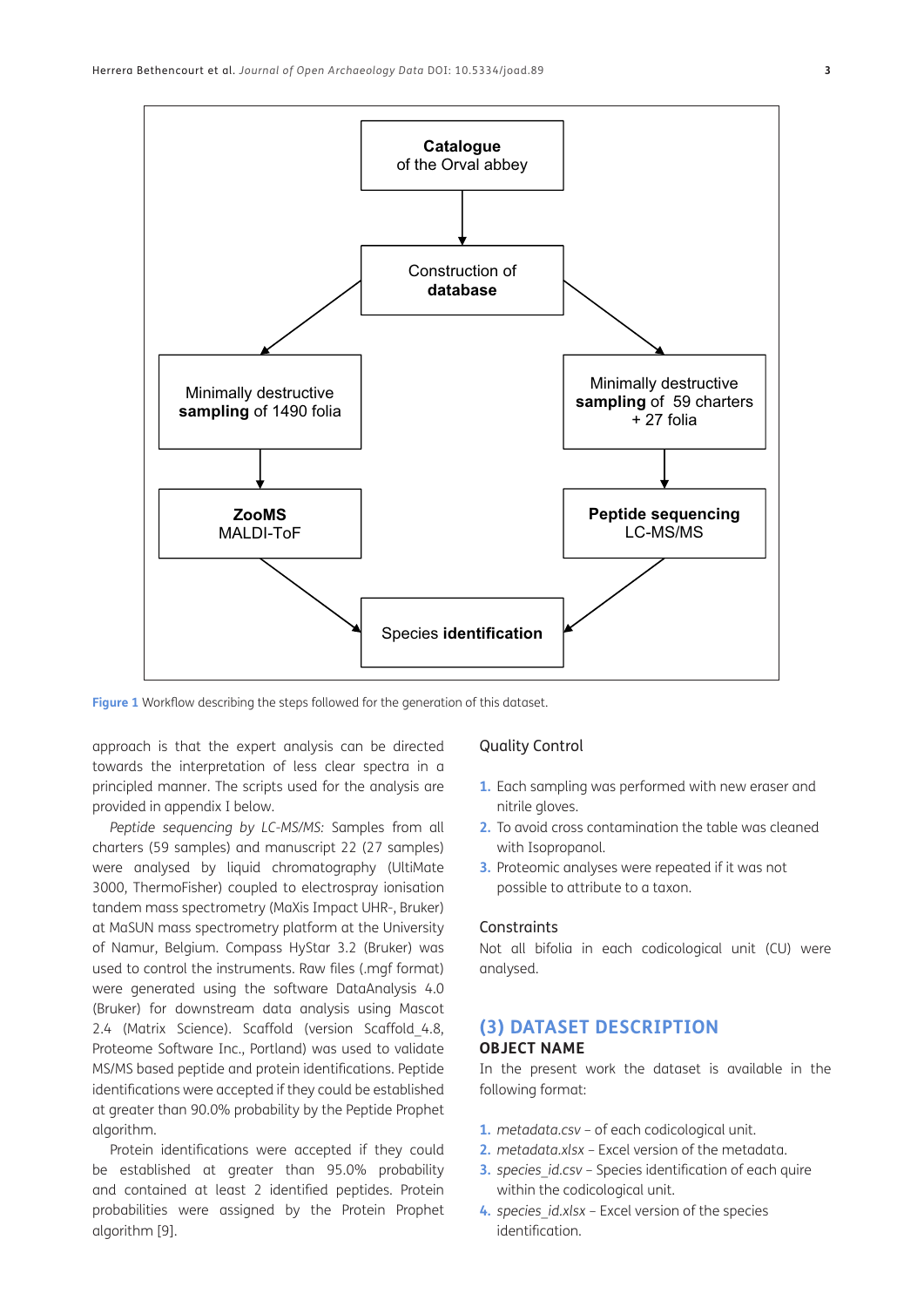- **5.** *Orval\_Bacollite\_example\_for\_datapaper.Rms*. R markdown notebook with the script to generate the automatic species identification with bacollite.
- **6.** *Orval\_Bacollite\_example\_for\_datapaper.Rmd*. Knitted html version of the notebook.
- **7.** *\*.mzML files of MALDI-ToF data* containing spectra from each sample as mass and intensity vectors. The name of these files is encoded as ms\_cu\_q\_r. mzML where *ms* stands for the manuscript number, *cu* is the codicological unit within the manuscript as a roman numeral, and *q* is the quire number within the codicological unit. Some quires were analyzed several times, this occurred if the sample size of erase crumbs was too small or due to an issue with the instrumental analysis (MALDI-ToF), and these replicate analyses are indicated by adding a -bis, -ter, … suffix, or a number preceded by two underscores, as in " $1$ ", " $2$ , ... In the case of sample size, this sample would fail. If the issue was with the instrument, typically a whole plate of samples would fail. Each sample is analyzed in triplicates within the same MALDI plate. Each replicate is identified by a final number preceded by an underscore, "  $1$ ", "  $2$ " and " 3".
- **6.** *LC-MS/MS data* was uploaded to the PRIDE server as .baf for raw files and .mgf format for peak list, and .dat files for Mascot result. Scaffold files were also included (.sf3).

Below is a detailed list of fields of the metadata file in which we have included the codicological information analyzed for each of the manuscripts. The column name and units or range, where relevant, is in parenthesis.

- *- Manuscript number (ms):* Manuscript books from a single medieval Cistercian monastery (Orval Abbey, Belgium). The manuscripts are classified in the Orval manuscript catalogue and belong to the collection of the National Library of Luxembourg. The manuscript number refers to its number in the catalogue: Falmagne T. 2017 Die Orvaler Handschriften bis zum Jahr 1628 in den Beständen der Bibliothèque Nationale de Luxembourg und des Grand Séminaire de Luxembourg. Wiesbaden, Germany: Harrassowitz.
- *- CU label (cu):* For this field we define each codicological unit (CUs) as a volume, a part of a volume, or a set of volumes whose production may be considered a single operation, prepared in one place, at one time using the same available resources.
- *Number of quires (n\_quires):* Number of quires is a collection of leaves of parchment or paper, folded one within the other, in a manuscript.
- *- Orval local production:* This field contains information regarding where they were produced. 26 of the

118 CUs were produced according to an analysis of codicological elements performed by T. Falmagne. 26 of the 118 were produced locally by the Orval scriptorium according to this analysis.

- *- Production period (prod\_period):* This field contains information about the historical period in which the library books and charters were produced. They were produced between the ninth to seventeenth century, though mostly twelfth to thirteenth century.
- *- Origin (origin):* In this field is displayed the geographical place where the manuscripts and charters were produced. For this study we consider codicological units produced by the Orval scriptorium and outside.
- *- Height (mm):* height of the book as reported in the catalogue.
- *Width (mm):* width of the book as reported in the catalogue.
- *Nbre of folia (n\_folia):* This field encloses information regarding the number of folia contained in a codicological unit.
- *- Typology (typology):* This field is based on the manuscripts topic. For the present study, eight types of texts were defined: bible, liturgy, grammar and rhetoric, sciences, narrative texts, law, preaching and theology. Also, we have included a category 'Other' which was composed of normative texts and letter collections.
- *- Thickness index (thinckness\_idx, 1–4):* Thickness is based on the number of folia a given CU contains. CUs with less than 10 folia were considered as 'very thin', (index 1). Those containing between 11 and 100 folia as 'thin' (index 2), 'medium' (index 3), when they counted between 101 and 200 folia, and finally they were regarded as 'thick', (index 4) when they counted more than 200 folia.
- *- Quality index (quality\_idx, 0–10):* This field contains information based on layout, scribe's skill (calligraphy) and decoration of the texts. Based on these features, we have set up a score ranging from 0 to 10: 'very low quality' (score lower than 3), 'low quality' (score higher than or equal to 3 and lower than 5), 'medium quality' (score higher than or equal to 5 and lower than 6.5), 'good quality' (score higher than 8) and 'superior quality' (score higher than 8).

#### Data type

Primary and secondary data.

#### Format names and versions

\*.XLSX, \*.CSV, \*.mzML, \*.baf, \*.mgf, \*.dat, \*.sf3

#### Creation dates

Dataset created between November 2017 to August 2019.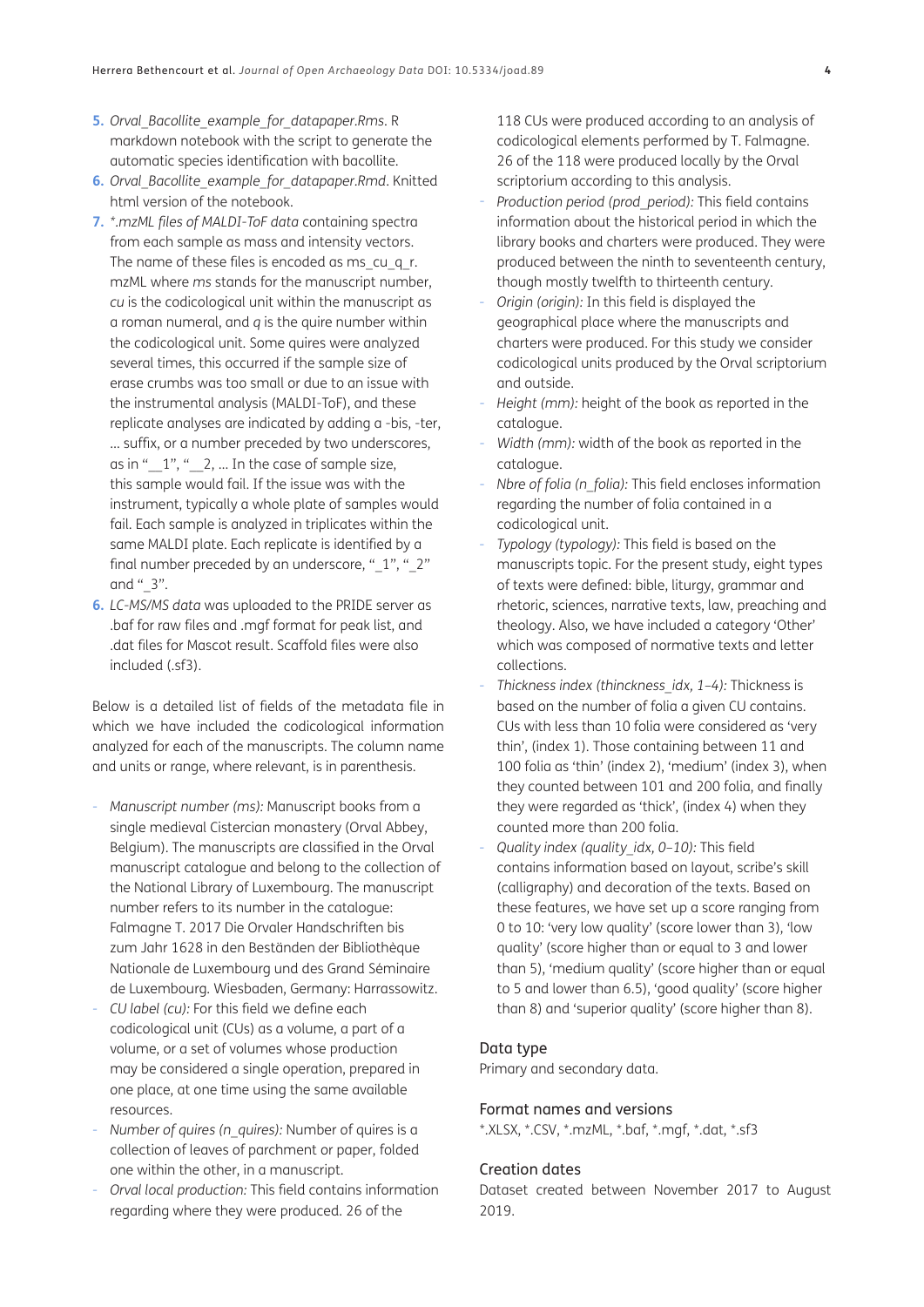#### Dataset Creators

The codicology assessment, identification of codicological units and measurement of bifolia was conducted by Thomas Falmagne, (Universitätsbibliothek Frankfurt am Main, t.falmagne@ub.uni-frankfurt.de). Nicolas Ruffini-Ronzani (nicolas.ruffini@unamur.be) with the support of Chiara Ruzzier (chiara.ruzzier@unamur.be, Université de Namur) created the database based on Falmagne's work, Catherine Charles (catherine.charles@unamur. be, Université de Namur) defined the categories based on the measurements from the original catalogue and measured the thickness of the charters.

Catherine Charles with Julie Bouhy (julie.bouhy@ unamur.be, Université de Namur) and Olivier Deparis (olivier.deparis@unamur.be, Université de Namur) were responsible for sampling.

Silvia Soncin, (silvia.soncin@york.ac.uk, University of York) conducted ZooMS analysis (MALDI-ToF) and with Simon Hickinbotham (simon.hickinbotham@york.ac.uk, York) and Matthew Collins, Ismael Rodríguez Palomo and Bharath Nair (Copenhagen University) were responsible for data generation and checking conversion. Marc DIEU (marc.dieu@unamur.be,Université de Namur) generated LC-MS/MS data with the support of Julie Bouhy.

Olivier Deparis (olivier.deparis@unamur.be, Université de Namur) was in charge of the project and coordinated data collection.

#### Language

English

#### License

This dataset was deposited and has been released under a Creative Commons Attribution 4.0 international license, which permits unrestricted use, provided the original author and source are credited.

#### Repository location

Zenodo last version repository DOI: *<https://doi.org/10.5281/zenodo.5583377>* PRIDE: PXD029196

# Publication date

02 June 2021

# **(4) REUSE POTENTIAL**

The data generated and described here is the first of its kind, a complete analysis of monastic library and archive described by a single codicological team, which can be used as a reference dataset for multiple coherent case studies with an intent to understand parchment production and use in medieval Europe. Consequently, aggregating datasets from the analysis of new manuscripts and charters from all around

Europe is necessary for a large-scale study that can provide insights into medieval literacy and intellectual life. The dataset can be used for validating downstream bioinformatic analyses, e.g., aiming at assessing the quality of parchment production from the MALDI-ToF spectra relating it to the metadata and potentially answering novel questions.

# **ADDITIONAL FILE**

The additional file for this article can be found as follows:

**• Appendix I:** Orval data analysis using Bacollite. DOI: *<https://doi.org/10.5334/joad.89.s1>*

# **ACKNOWLEDGEMENTS**

The authors acknowledge funding from the Fondation Roi Baudouin, Belgium (Fonds Jean-Jacques Comhaire). They are grateful to the National Library of Luxembourg and the Belgian State Archives for granting access to their collections. O.D. thanks Luke Spindler (BioArCh, University of York) for ZooMS analyses on very first samples. O.D., J.-F.N., N.R.-R. thank J. Vnouek for enlightening discussion on parchment fabrication and visual inspection.

# **FUNDING INFORMATION**

O.D. acknowledges funding from the Fondation Roi Baudouin, Belgium (Fonds Jean-Jacques Comhaire, Grant Agreement No. 2016-P2813310-206264). M.J.C. acknowledges funding from Beasts to Craft (ERC Horizon 2020 Grant Agreement No. 787282) as well as Danish National Research Foundation (DNRF128).

# **COMPETING INTERESTS**

The authors have no competing interests to declare.

### **AUTHOR CONTRIBUTIONS**

Jorsua Herrera Bethencourt led and helped write the paper.

Ismael Rodríguez Palomo compiled and processed the data and metadata, and also helped write the paper.

Simon Hickinbotham prepared the R scripts and processed the data.

Bharath Nair compiled and processed the data and metadata, and also helped write the paper.

Silvia Soncin performed the MALDI-ToF analysis and helped write the paper.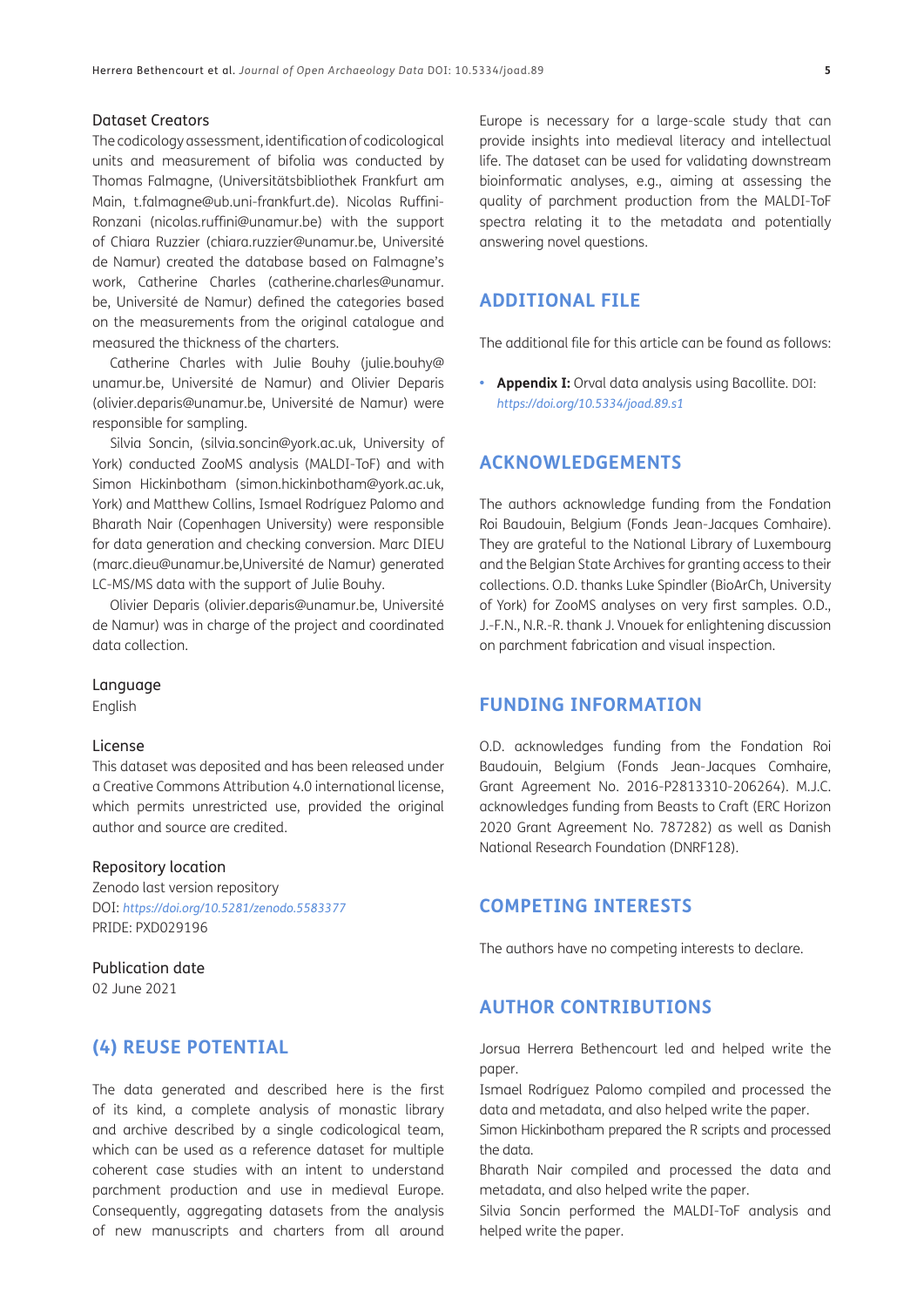<span id="page-5-1"></span>Marc Dieu performed the LC-MSMS analysis of ms22 and charters, processed the data for the PRIDE repository. Matthew Collins helped write the paper. Olivier Deparis helped write the paper.

# <span id="page-5-0"></span>**AUTHOR AFFILIATIONS**

**Jorsua Herrera Bethencourt***[orcid.org/0000-0001-7341-7868](https://orcid.org/0000-0001-7341-7868)* Section for Evolutionary Genomics, Globe Institute, University of Copenhagen, DK

**Ismael Rodríguez Palomo** *[orcid.org/0000-0001-5313-9709](https://orcid.org/0000-0001-5313-9709)* Section for Evolutionary Genomics, Globe Institute, University of Copenhagen, DK

**Simon Hickinbotham***[orcid.org/0000-0003-0880-4460](https://orcid.org/0000-0003-0880-4460)* Department of Computer Science, University of York, York, UK

**Bharath Nair** *[orcid.org/0000-0002-1897-4132](https://orcid.org/0000-0002-1897-4132)*

Section for Evolutionary Genomics, Globe Institute, University of Copenhagen, DK

**Silvia Soncin***[orcid.org/0000-0002-9700-5259](https://orcid.org/0000-0002-9700-5259)* BioArCh, Department of Archaeology, University of York, York, UK

**Marc Dieu** *[orcid.org/0000-0002-3902-542X](https://orcid.org/0000-0002-3902-542X)* University of Namur, MaSUN – Mass Spectrometry Facility, University of Namur, 61, Rue de Bruxelles, 5000, Namur, BE

**Matthew Collins***[orcid.org/0000-0003-4226-5501](https://orcid.org/0000-0003-4226-5501)* Section for Evolutionary Genomics, GLOBE Institute, Faculty of Health and Medical Science, University of Copenhagen, Øster Farimagsgade 5, 1353 Copenhagen, DK; McDonald Institute for Archaeological Research, University of Cambridge, West Tower, Downing St, CB2 3ER Cambridge, UK

**Olivier Deparis***[orcid.org/0000-0002-2161-7208](https://orcid.org/0000-0002-2161-7208)* Department of Physics, and Heritage, Transmissions and Inheritances Institute, University of Namur, 61 rue de Bruxelles, Namur 5000, BE

# **REFERENCES**

- 1. **Brandt LØ, Mannering, U.** Taxonomic identification of Danish Viking Age shoes and skin objects by ZooMS (Zooarchaeology by mass spectrometry). *Journal of proteomics,* 2021; 231, (Jan. 2021): 104038. DOI: *[https://](https://doi.org/10.1016/j.jprot.2020.104038) [doi.org/10.1016/j.jprot.2020.104038](https://doi.org/10.1016/j.jprot.2020.104038)*
- 2. **Buckley M, Collins M, Thomas-Oates J, Wilson JC.** Species identification by analysis of bone collagen using matrix-assisted laser desorption/ionisation time-offlight mass spectrometry. *Rapid Communications in Mass Spectrometry: An International Journal Devoted to the Rapid Dissemination of Up-to-the-Minute Research in Mass Spectrometry*, 2009; 23, 23 (2009): 3843–3854. DOI: *<https://doi.org/10.1002/rcm.4316>*
- 3. **Doherty SP, Henderson S, Fiddyment S, Finch J, Collins MJ.** Scratching the surface: the use of sheepskin parchment to deter textual erasure in early modern legal deeds. *Heritage Science*, 2021; 9, 1 (Mar. 2021): 29. DOI: *<https://doi.org/10.1186/s40494-021-00503-6>*
- 4. **Ebsen JA, Haase K, Larsen R, Sommer DVP, Brandt LØ.** Identifying archaeological leather--discussing the potential of grain pattern analysis and zooarchaeology by mass spectrometry (ZooMS) through a case study involving medieval shoe parts from Denmark. *Journal of cultural heritage*, 2019; 39, (2019): 21–31. DOI: *[https://doi.](https://doi.org/10.1016/j.culher.2019.04.008) [org/10.1016/j.culher.2019.04.008](https://doi.org/10.1016/j.culher.2019.04.008)*
- 5. **Fiddyment S,** et al. Animal origin of 13th-century uterine vellum revealed using noninvasive peptide fingerprinting. *Proceedings of the National Academy of Sciences of the United States of America*, 2015: 112, 49 (Dec. 2015): 15066–15071. DOI: *[https://doi.org/10.1073/](https://doi.org/10.1073/pnas.1512264112) [pnas.1512264112](https://doi.org/10.1073/pnas.1512264112)*
- 6. **Fiddyment S, Goodison NJ, Brenner E, Signorello S, Price K, Collins MJ.** Girding the loins? Direct evidence of the use of a medieval English parchment birthing girdle from biomolecular analysis. *Royal Society open science*, 2021; 8, 3 (Mar. 2021): 202055. DOI: *[https://doi.](https://doi.org/10.1101/2020.10.21.348698) [org/10.1101/2020.10.21.348698](https://doi.org/10.1101/2020.10.21.348698)*
- 7. **Fiddyment S, Teasdale MD, Vnou**č**ek J, Lévêque É, Binois A, Collins MJ.** So you want to do biocodicology? A field guide to the biological analysis of parchment. *Heritage Science*, 2019; 7, 1 (Jun. 2019): 35. DOI: *[https://doi.](https://doi.org/10.1186/s40494-019-0278-6) [org/10.1186/s40494-019-0278-6](https://doi.org/10.1186/s40494-019-0278-6)*
- 8. **Hickinbotham S, Fiddyment S, Stinson TL, Collins MJ.** How to Get Your Goat: Automated Identification of Species from MALDI-ToF Spectra. *Bioinformatics*, 2020; (Mar. 2020). DOI: *[https://doi.org/10.1093/bioinformatics/](https://doi.org/10.1093/bioinformatics/btaa181) [btaa181](https://doi.org/10.1093/bioinformatics/btaa181)*
- 9. **Nesvizhskii AI, Keller A, Kolker E, Aebersold R.** A statistical model for identifying proteins by tandem mass spectrometry. *Analytical chemistry*, 2003; 75, 17 (Sep. 2003): 4646–4658. DOI: *[https://doi.org/10.1021/](https://doi.org/10.1021/ac0341261) [ac0341261](https://doi.org/10.1021/ac0341261)*
- 10. **Ruffini-Ronzani N, Nieus J-F, Soncin S, Hickinbotham S, Dieu M, Bouhy J, Charles C, Ruzzier C, Falmagne T, Hermand X, Collins MJ, Deparis O.** A biocodicological analysis of the medieval library and archive from Orval Abbey, Belgium. *Royal Society open science*, 2021; 8, 6 (Jun. 2021): 210210. DOI: *[https://doi.org/10.1098/](https://doi.org/10.1098/rsos.210210) [rsos.210210](https://doi.org/10.1098/rsos.210210)*
- 11. **Teasdale MD, Fiddyment S, Vnou**č**ek J, Mattiangeli V, Speller C, Binois A, Carver M, Dand C, Newfield TP, Webb CC, Bradley DG, Collins MJ.** The York Gospels: a 1000-year biological palimpsest. *Royal Society open science*, 2017; 4, 10 (Oct. 2017): 170988. DOI: *[https://doi.](https://doi.org/10.1101/146324) [org/10.1101/146324](https://doi.org/10.1101/146324)*
- 12. **Vnou**č**ek J, Fiddyment S, Quandt A, Rabitsch S, Collins M, Hofmann C.** The parchment of the Vienna Genesis: characteristics and manufacture. *The Vienna Genesis Material analysis and conservation of a Late Antique illuminated manuscript on purple parchment*, 2020. Boehlau Verlag GmbH & Co. KG. 35–70. DOI: *[https://doi.](https://doi.org/10.7767/9783205210580.35) [org/10.7767/9783205210580.35](https://doi.org/10.7767/9783205210580.35)*